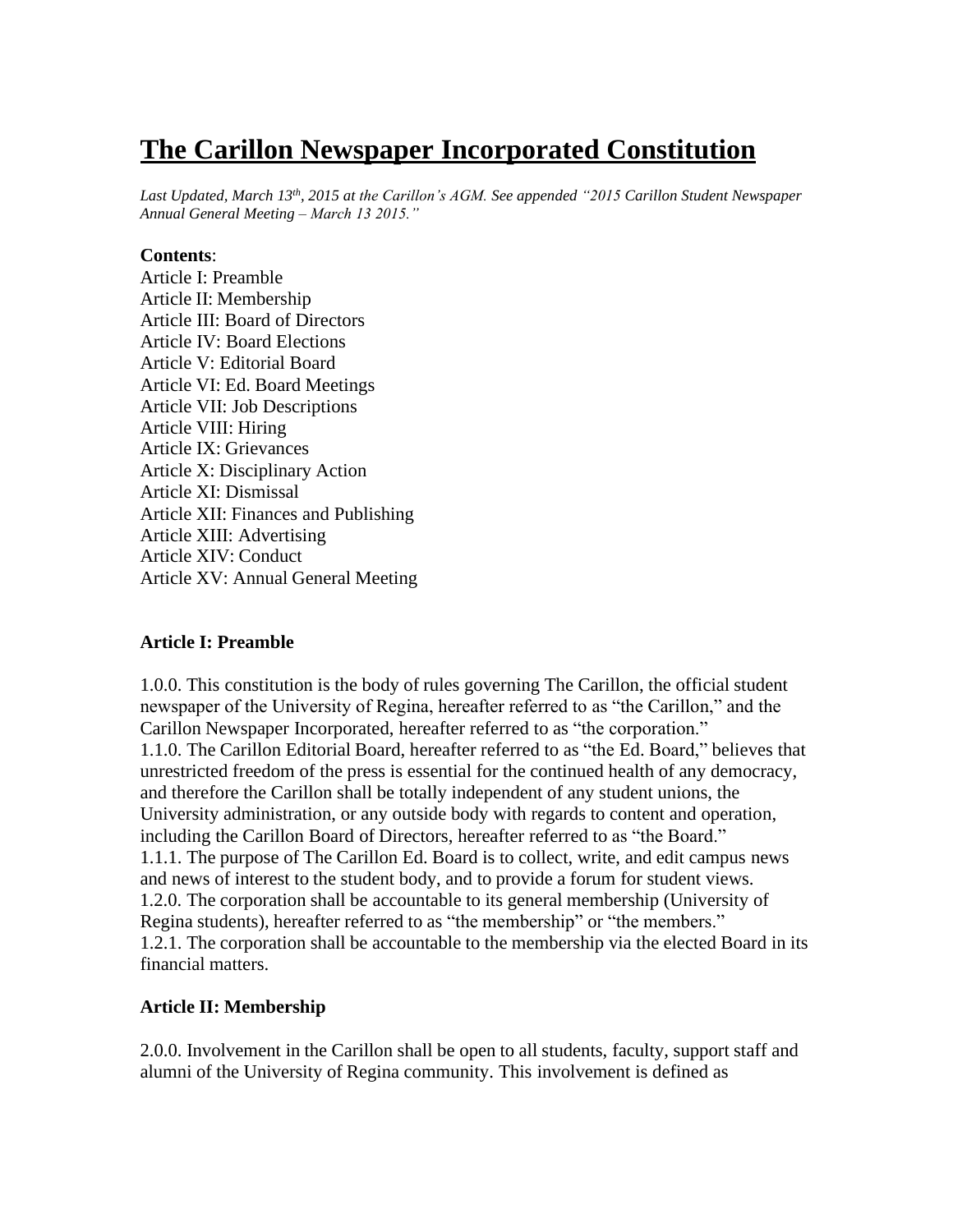contributing written work, graphic content, or multimedia content according to their position within the membership of the corporation.

2.0.1. All members shall adhere to the constitution of the corporation.

2.0.2. Only registered University of Regina students are members of the corporation, and are eligible voting members.

2.0.3 – Members of the Board are barred from contributing content to the Carillon for the duration of their term, excluding the Staff Seat and Editor in Chief.

1.3.0. Amendments to this constitution shall be made at a constituted Board meeting where a two-thirds (2/3) majority is present to have quorum to vote on constitutional changes.

1.3.1. A majority of Directors are required to be present at the meeting to have quorum to vote on constitutional changes. (From Article 1)

## **Article III: The Board of Directors**

3.0.0. The Board serves as a multi-purpose body to maintain the legitimacy and accountability of the corporation. The Board is also subject to the guidelines set out in the Constitution.

3.0.1. The Board is elected by the membership of the corporation, as outlined in Article IV.

3.0.2. The Board is responsible for the selection, review and dismissal of all staff members

3.0.3. The Board serves as a grievance committee as outlined in Article VI

3.0.4. The Board (with the exception of the editor-in-chief and the staff representative) does not have any control over the editorial content decisions of the Ed. Board.

3.0.5. The Board shall guarantee the editorial freedom of the Ed. Board and the Carillon contributors.

3.0.6. The Board shall ensure the corporation has the monies to function in good health as a newspaper

3.0.7. The Board shall not use finances as a method of hindering the editorial freedoms and policies of the Carillon.

3.1.0 The Board shall be responsible for ensuring the financials for the previous fiscal year are prepared and made available to any interested member not less than fifteen (15) days prior to the AGM. When finances allow, an auditor's report of the financial statements should also be made available.

3.1.1 The Board shall ensure that the operations of the corporation are in accordance with the Non-Profit Corporations Act.

3.2.0. Board meetings are open to everyone with the exception of in-camera sessions. 3.2.1 All members shall have speaking rights at all meetings of the Board and must submit an outline of their speaking points to the Chair 1 week prior to the meeting. 3.2.2. The Board shall record the minutes of each meeting. The minutes of each Board

meeting shall be presented to the membership at the Carillon's AGM.

3.2.3. The chairperson for all meetings shall be a director of the Board, to be elected at the first meeting of the year (after May 1).

3.2.4. Board meetings shall proceed in an informal manner, except that Robert's Rules of Order (revised) may be requested by members if deemed necessary by the chair.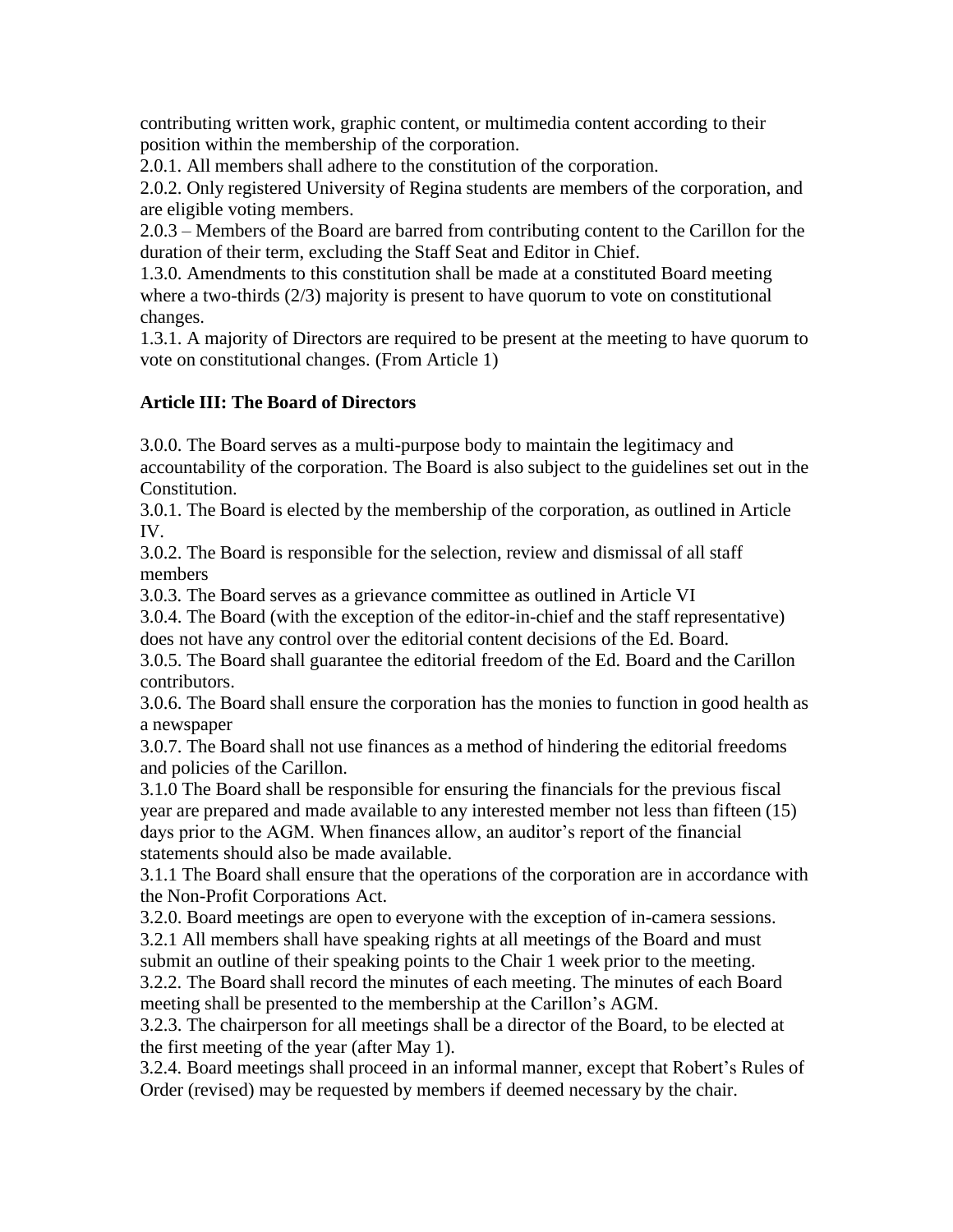3.3.0. The actions of the Board are subject to review and approval by membership at the AGM.

3.4.0. The Board shall be responsible for hiring legal counsel to represent the Corporation in any lawsuit which may arise to which it is party.

3.5.0 Members of the Board of Directors shall be responsible for reading the Carillon Constitution.

## **Article IV: Board Elections**

4.0.0. All members are eligible to run for a seat on the Board.

4.0.1. The Board shall consist of ten seats: One (1) editor-in-chief (appointed), one business manager, two (2) staff board positions, one reserved for a manager/section editor, one reserved for a writer position, both elected annually by paid staff and six (6) students-at-large seats.

4.0.2. In the event that a seat remains vacant after an election, the seat shall remain open until interest is shown by a member, at which time the Board may appoint the interested member as a director to the Board.

4.1.0. The ballot shall consist of the three seat categories, listed in alphabetical order. Beside each category shall be placed an 'abstain' option. Instructions to be placed under the 'Staff Seat' category are as follows:

Please select one candidate, or abstain from the category. The instructions to be listed under the 'Student-at-large Seat' category are as follows:

Please choose up to six (6) candidates, or abstain from the category. Under each category, and the instructions for that category, the candidates for the corresponding seat shall be listed in alphabetical order according to the surname. Following each candidate's name shall be a box, indicating the place to mark the ballot. 4.1.2. A candidate for an election shall be declared the winner of the 'Staff Seat' of said election only when said candidate receives the most votes in said candidate's respective category. The elected candidates for the 'Student-at-large Seat' shall be the candidates who have received the six highest vote totals.

4.1.3. The chief returning officer (CRO) of the meeting shall conduct the balloting and one non-candidate shall scrutinize the ballots which shall be counted by the chair of the meeting.

4.2.0. If the highest number of votes is shared by two people or more, then:

4.2.0.1. The candidates receiving fewer votes than the tied candidates shall be removed from the ballot and a runoff election will be held and a second vote shall be held; and 4.2.0.2. If there is still a tie after the runoff election, an emergency election shall be scheduled for one week following the election; and

4.2.0.3. If the votes received by all candidates contesting a position or a runoff election of said position are equal, then the election shall be declared Irreducibly Tied and an emergency election shall be scheduled for one week following the present meeting until a winner is declared.

4.3.0. Candidates in the Board election shall have the right to vote.

4.3.1. Elections for the Board will be held in the winter semester for the upcoming fiscal year.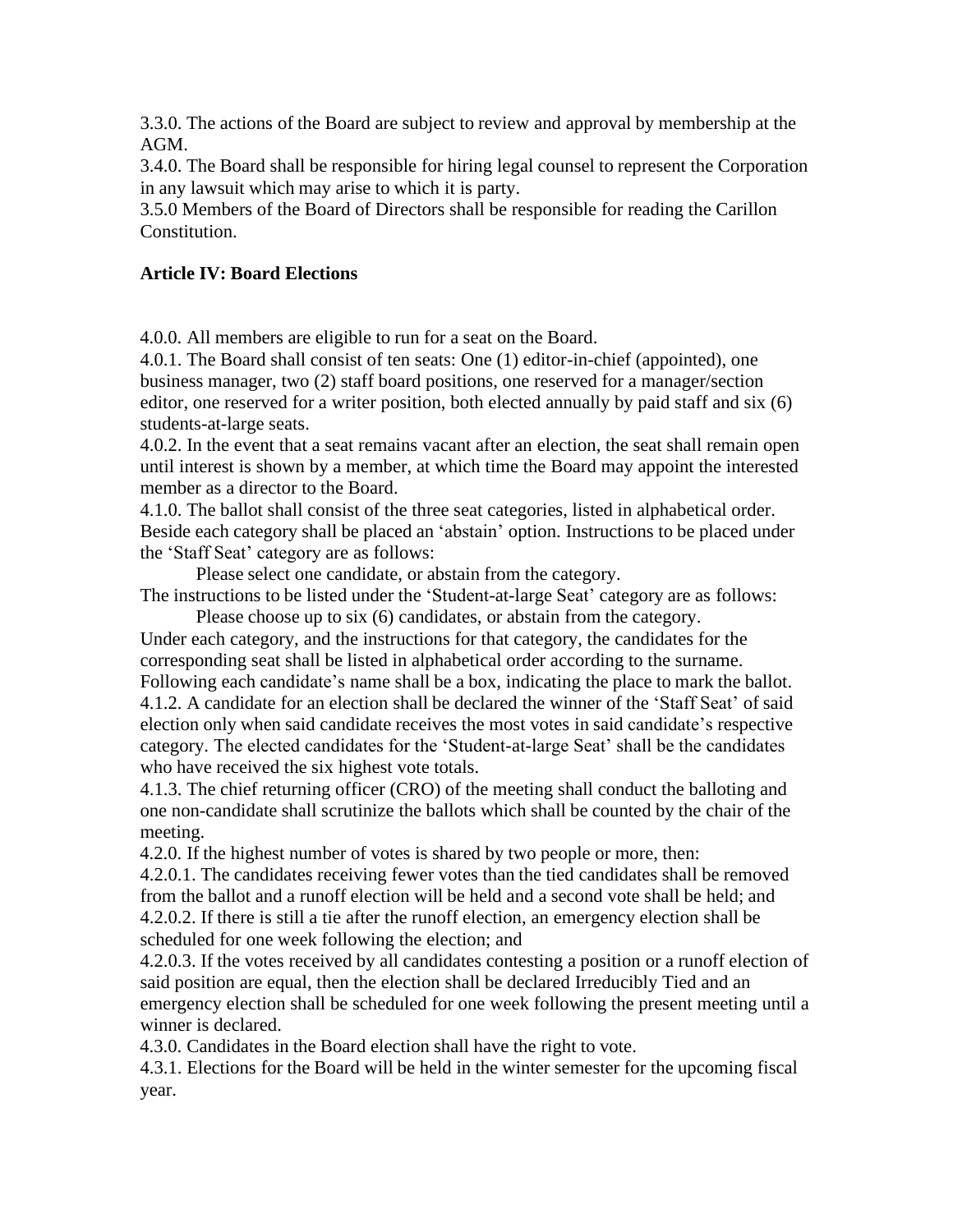4.3.2. Board elections should be concurrent with University of Regina Students' Union (URSU) elections whenever possible, to save the corporation money and to encourage a higher voter turnout.

## **Article V: Editorial Board**

5.0.0. The Ed. Board shall be made up of the Editor-in-Chief, Business Manager, Marketing Manager, Advertising Manager, Production Manager, and all other paid editor positions.

5.1.0. On production days, decisions regarding the editorial and/or advertising content of the Carillon for the issue being produced shall be made by the editor-in-chief and the production manager, in consultation with the rest of the Ed. Board.

5.1.1. Notwithstanding Article 5.1.0., the Editor-in-Chief shall maintain the right to make final, unilateral decisions with regards to the content of the paper on production night.

## **Article VI : Ed. Board Meetings**

6.0.0. There shall be at least one (1) meeting of the Carillon Ed. Board per week during publishing weeks from September to April.

6.0.1. Ed. Board meetings are an avenue for members to consult the editor-in-chief about the operations of the Carillon.

6.0.2. Topics of discussion at Ed. Board meetings shall focus on content, appearance and issues directly related to the production of the Carillon; the Ed. Board shall not seek to solve staff problems at regular meetings.

6.1.0. Ed. Board meetings shall be open to all members of the Carillon Newspaper, Inc.

6.1.1. All members shall have speaking rights at all Ed. Board meetings.

6.1.2. The chairperson for all meetings shall be the Editor-in-Chief.

6.1.3. If there is a conflict of interest with Article 6.1.2. for any reason, then a chairperson will be appointed by the Ed. Board.

6.2.0. Ed. Board meetings shall proceed in an informal manner, except that Robert's Rules of Order (revised) may be requested by members or if deemed necessary by the chair.

6.2.1 If a member requests Robert's Rules of Order (revised), that request must be made no less than three days before the next scheduled Ed. Board meeting.

6.2.2 If such a request is made the chairperson must prepare an agenda before, and record minutes during, the scheduled meeting.

## **Article VII: Job Descriptions**

7.0.0. The Carillon shall keep and periodically update a list of job descriptions.

7.1.1. These job descriptions shall be added to the constitution as an appendix.

7.1.2. Job descriptions can be modified by the Editor-in-Chief in consultation with the Board and Ed. Board.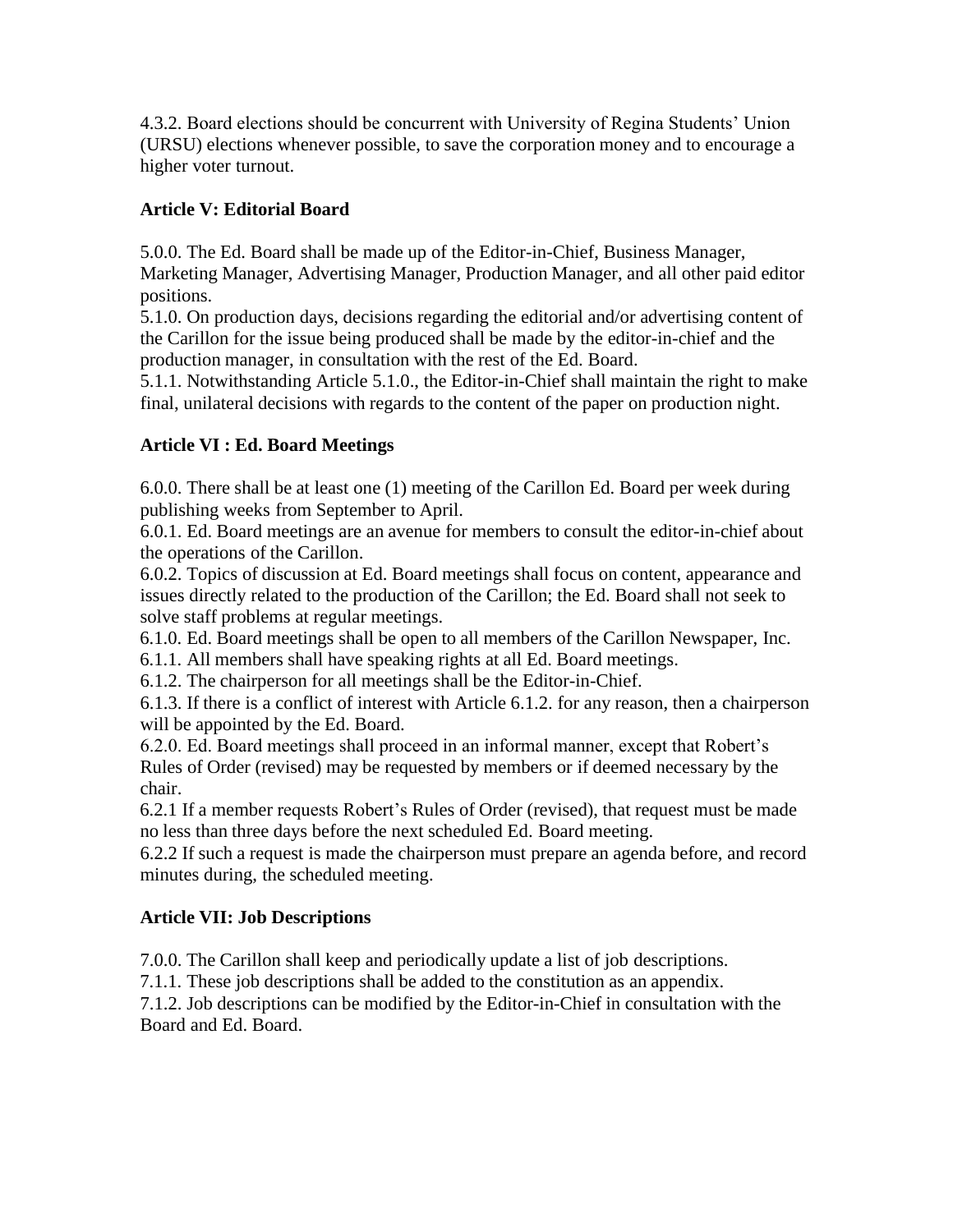#### **Article VIII: Hiring**

8.0.0. All editorial positions of the Carillon shall be hired by a simple majority vote at a duly called Board meeting.

8.0.1. Applications shall be opened when a position becomes vacant, or when the Board creates a position upon a successful motion at an AGM.

8.0.2. A notice of vacant positions shall be published in the Carillon for at least two weeks, upon which point they will be filled by the Board.

8.0.3. The positions of editor-in-chief, business manager, news editor, copy editor, advertising manager and production manager shall be hired before the end of the winter semester of the subsequent publishing year.

8.0.4. All other positions, including those created by the Board, shall remain open until the third Ed. Board meeting of the fall semester.

8.0.5. Persons hired in the positions specified in Article 8.0.3 shall assume office on May 1 of the year of the appointment, and will hold these positions until such time that the position(s) become vacant or until April 30 of the following year.

8.0.5.1. These positions, as well as other acting positions, may be eligible for honoraria as outlined in Article XIII of this constitution.

8.1.0. If the positions of editor-in-chief, business manager, news editor, copy editor, ad manager or production manager remain vacant after the Board selection, the positions shall be reopened for a period of one week, at which point the Board shall reconvene for a new hiring process.

8.1.1. The Editor-in-Chief shall appoint an acting staff member until the position can be filled by the Board.

8.2.0. Any member is eligible to apply for any position with the Carillon.

8.2.1. Any applicant may apply for no more than two positions in any one hiring process.

8.2.2. No individual can be employed in more than one editorial position at one time.

8.3.0. All Carillon employees must be members of the corporation. Previous staff, in the business, editor-in-chief, and advertising manager roles, can remain on staff for up to one year after no longer being enrolled in classes, in the interest of maintaining stability and institutional memory.

8.4.0. The Editor-in-Chief shall post the time and date of interviews for applicants.

8.4.1. Hiring for any paid position with the Carillon is done by the Board using a screening test, which may include, but is not limited to: screening of applicants, reference checks, a copy editing test for editors, a writing test for writers and/or editors.

8.4.1.1. The screening should be completed by the editor-in-chief and the business manager before the hiring process takes place.

8.4.2. The Board may choose to appoint an applicant to a position they did not apply for. 8.5.0. Successful applicants will sign a contract upon their hiring and will adhere to the contract for the duration of their term. If the contract is broken, the Board should follow the discipline process outlined in Article XI of this Constitution.

8.6.0. There shall be a mandatory constitutional education session in advance of summer publishing to educate all staff and board members as to their roles and rights within the corporate body.

8.7.0 There shall be a mandatory session in which writers will be trained to operate under the Canadian Press Style Guide prior to summer publication.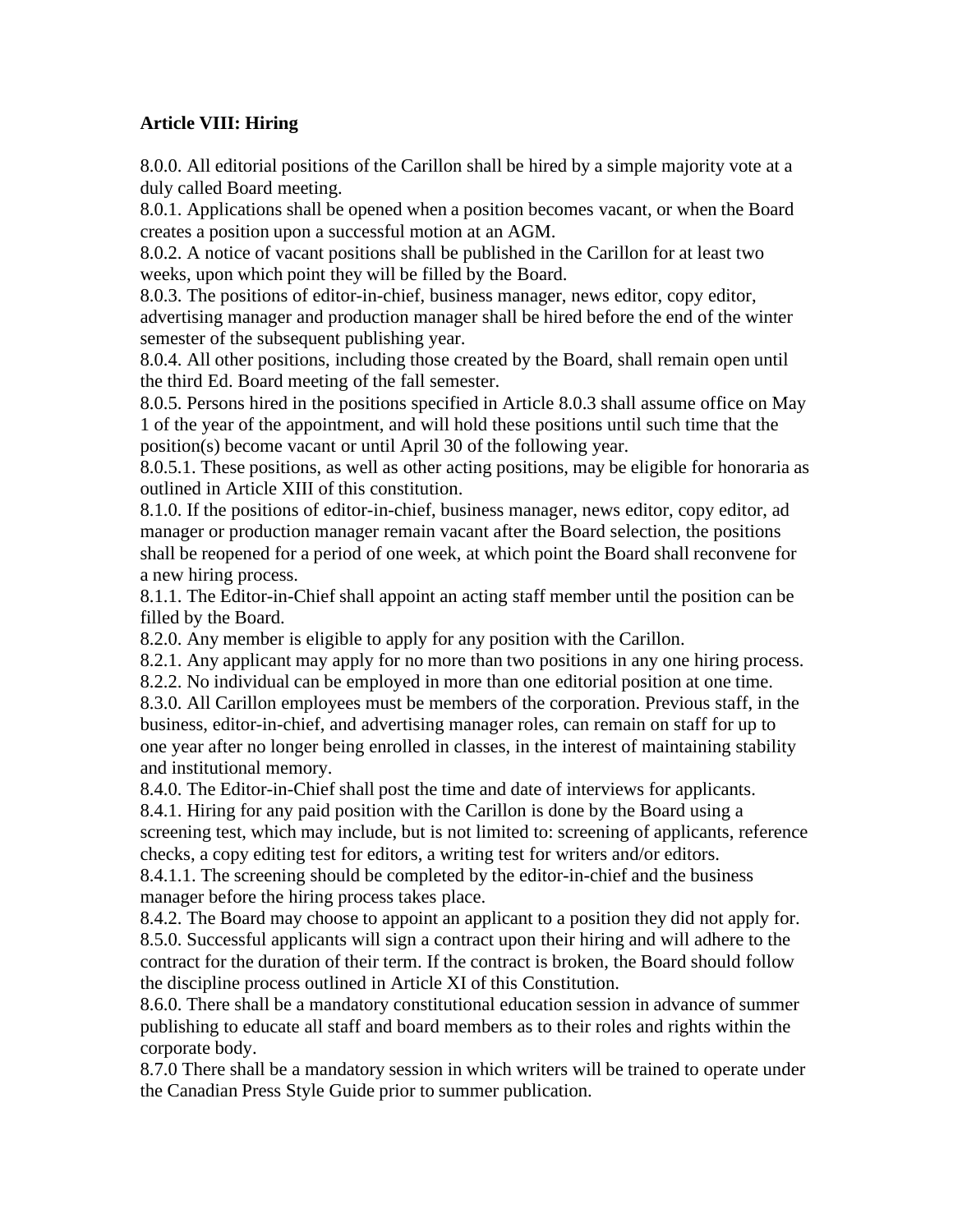#### **Article IX: Grievances**

9.0.0. The Board shall serve as the corporation's ultimate grievance committee.

9.1.0. The editor-in-chief will take a written grievance to the Board.

9.1.0.1. If the member's grievance is with the editor-in-chief, that member may take the grievance directly to the Board.

9.1.0.2. Upon Board inclusion, all parties privy to the grievance will be called in front of the Board to discuss the grievance and further action.

9.1.0.3. If the Board is unable to solve the grievance, the member may take another course of action (i.e. legal action, file a complaint to the University of Regina Harassment and Discrimination office, the student advocate, etc.)

9.2.0. If a member of the Ed. Board has a grievance, the following course of action will be taken:

9.2.0.1. The member will voice their grievance to the editor-in-chief, in an oral fashion.

9.2.0.2. If the member's grievance is with the editor-in-chief, the member may call an Ed. Board meeting and orally express the grievance to the group.

9.2.0.3. If the Ed. Board is unable to decide a course of action, a written grievance will be taken to the Board.

9.2.0.4. Upon Board inclusion, all parties privy to the grievance will be called in front of the Board to discuss the grievance and further action.

9.2.0.5. If the Board is unable to solve the grievance, the member may take another course of action (i.e. legal action, file a complaint with the University of Regina Harassment and Discrimination office, the student advocate, etc.).

9.3.0. If culpability has been affirmed by the Board and the complaint has not gone to a higher avenue, the Board may undertake to remedy the situation through one of the following avenues, or any other deemed suitable based upon the severity and the nature of the complaint: requesting a formal apology for the incident, requesting that the

offender remove his/herself from the Carillon workplace, or by filing a formal complaint with the Sexual Harassment Office, Human Rights, or law enforcement agencies.

9.4.0. In order to facilitate the resolution of such problems, the Editor-in-Chief shall post prominently in the office the procedures outlined in sections 6.2 and 6.3.

9.4.1. The Editor-in-Chief shall also post prominently in the office a list with the names and contact information for the members of the grievance committee, the Student Advocate, and the university Sexual Harassment Office.

9.5.0. If the grievance is of a criminal nature, the previously outlined courses of action should be disregarded and legal action should be pursued.

4.5.0. Members wishing to contest the decisions of the Board may appeal through the process of the AGM, or through a SGM, reaching quorum.

4.5.1. In the event of a successful SGM, the Board may take the following courses of action:

4.5.1.1. Submit to the will of the membership, or

4.5.1.2. Open a by-election for the Board, but may put forth their names for re-election. (Moved from Article 4)

## **Article X: Disciplinary Action**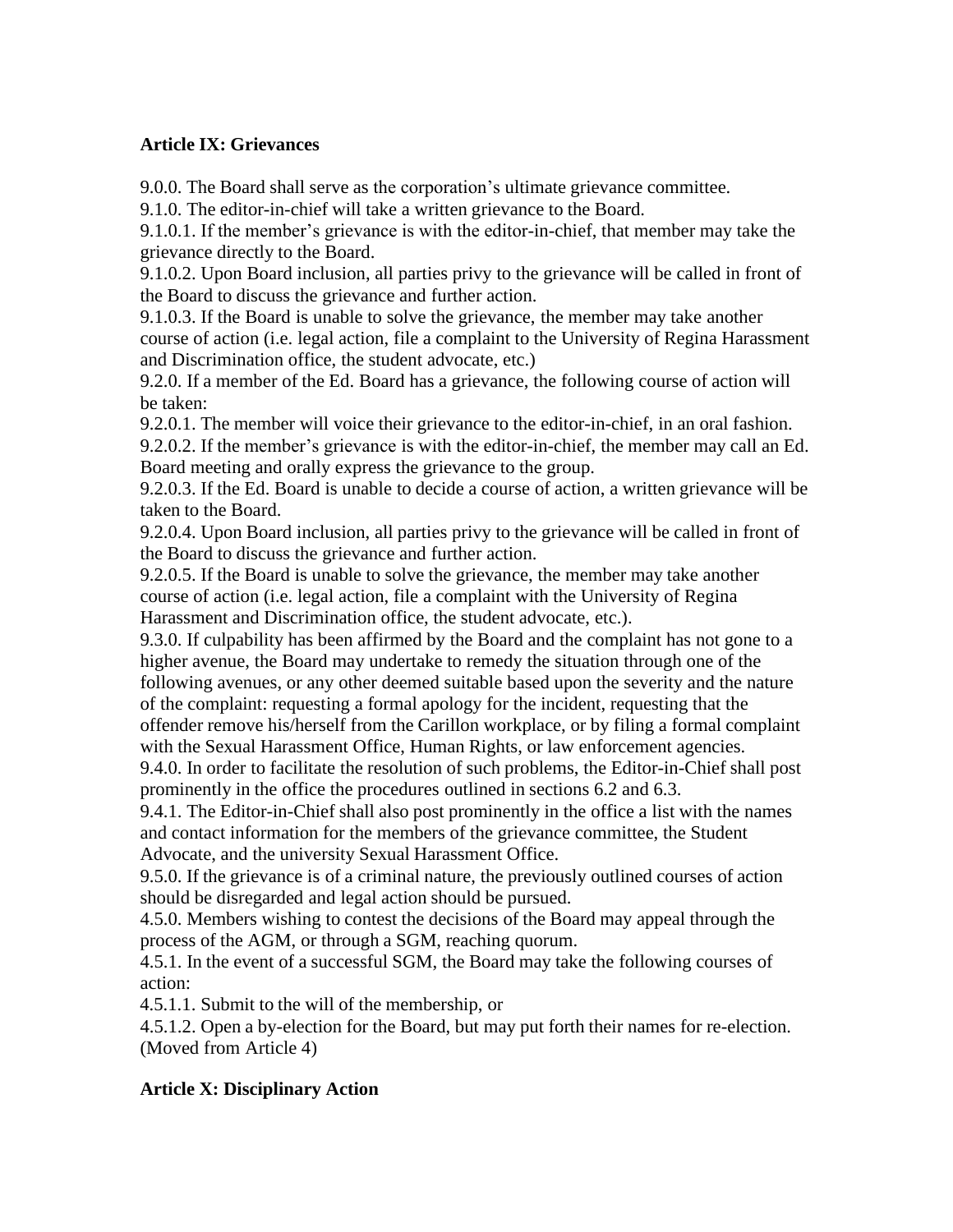10.0.0. If a Carillon staff member is not living up to expectations and/or breaches their contract, the following course of action shall be taken:

10.0.1. The member will be given an oral warning by the editor-in-chief.

10.0.2. If performance does not improve, the member will be given a written warning by the editor-in-chief.

10.0.3. If poor performance persists, the member will be brought before the Board and will be dealt with.

10.0.4. The member will have one week to prepare a defense.

#### **Article XI: Dismissal**

11.0.0. Any person hired in a position with the Carillon may be dismissed from that position by a two-thirds (2/3) majority vote by the Board.

11.0.1. A motion of dismissal shall require at least one (1) week's notice and said person shall be given the opportunity to prepare a defense and to present this defense at said Board meeting.

11.1.0. Grounds for dismissal shall be demonstrated gross incompetence, gross irresponsibility, continuous dereliction of duty, violation of the constitution, or acting in contempt of the rights of the person.

4.4.0. Privileges of the members of the Board may be withdrawn if, in the opinion of a two thirds (2/3) majority of the membership at a special general meeting (SGM):

4.4.0.1. the person violates the constitution, or

4.4.0.2. the person interferes with the rights of another person

4.4.1. A motion to remove a director of the Board shall require seven (7) days notice and the person(s) involved shall be given an opportunity to prepare a defense, and to present this defense at the SGM or AGM

4.4.2. Motions to dismiss Board members must meet the requirements of 12.0.1 and 12.1.0. This should include actions that are unbecoming of the corporation/board. (ie making racist statements)

#### **Article XII: Finances**

12.0.0. A budget for the Carillon shall be drawn up in May of each publishing year by the Business Manager, and submitted to the Board for approval.

12.0.1. A payscale for all paid positions at the Carillon shall be drawn up in May of each publishing year by the Business Manager and submitted to the Board for approval.

12.0.2. The Business Manager will present a monthly financial report to the Board. 12.0.3. Changes to the day-to-day spending policy of the Carillon can only be made by a joint decision between the business manager and editor-in-chief, to be approved upon consultation with the Board, except for the purchase of office supplies.

12.1.0. Honoraria for elected and acting positions on the Carillon shall be determined by the Business Manager in consultation with the editor-in-chief and the Board, and specified in the budget of the Carillon.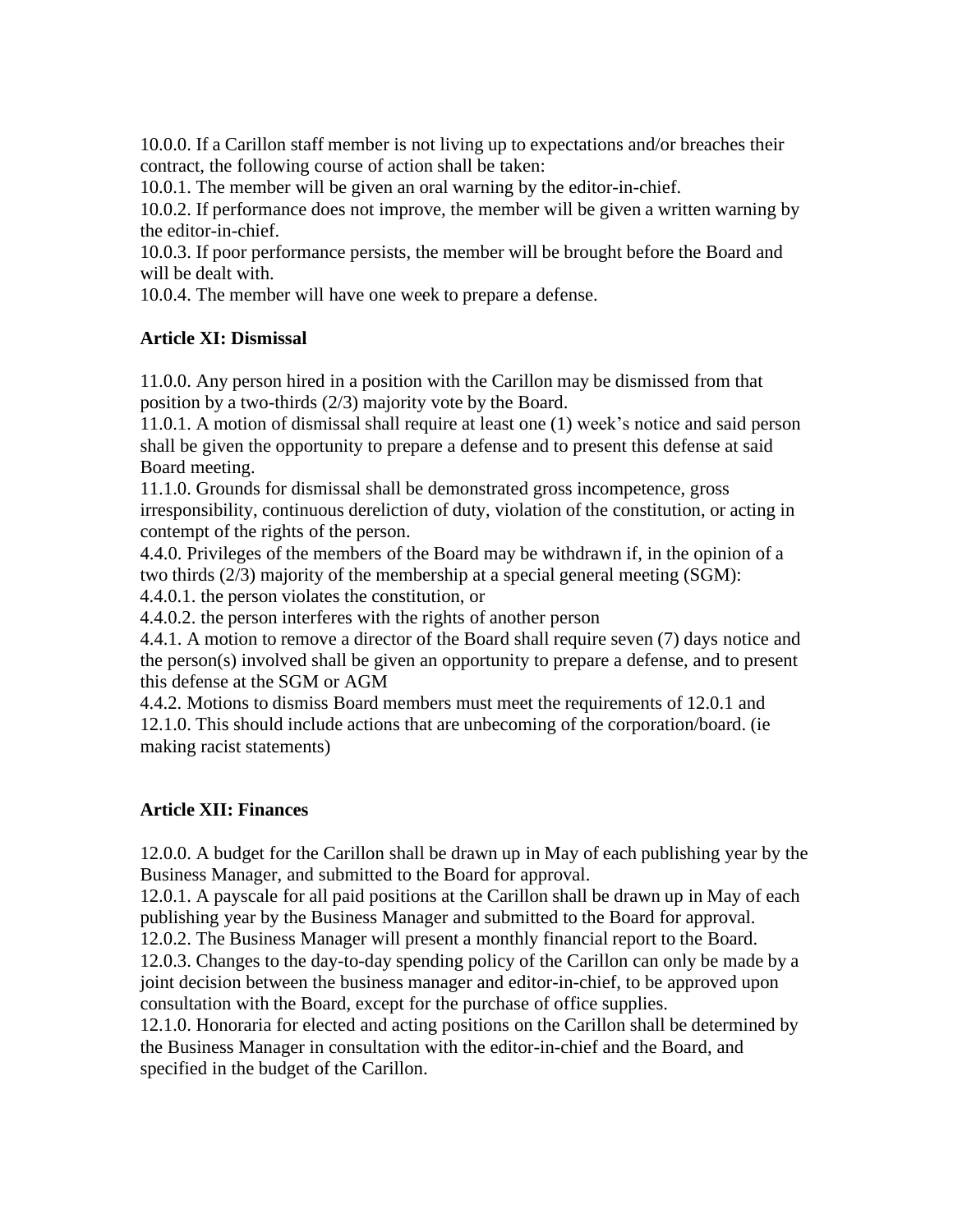12.1.1. The Business Manager will provide honoraria which is reflective of the amount of work, as stated in Appendix A: Job Descriptions, involved in any position at the Carillon. 12.2.0. Each year, the Carillon shall invest \$3,500 in a Capital Fund.

12.2.1. Monies in the Capital Fund can be used only for Capital purchases of computers, printers, scanners, faxes, or other equipment that may become necessary to the publication of the Carillon.

12.2.2. The business manager and editor-in-chief shall review the Carillon's publishing equipment to determine if it is necessary to make purchases using the Capital Fund. 12.2.3. In consultation with the Board, the Business Manager and Editor-in-Chief have the authority to access monies in the Capital Fund.

12.3.0. The Carillon will produce, and The Corporation will publish, a newspaper of not less than 12 pages per issue in each publishing week.

12.3.1. The publishing year of the Carillon shall run from May 1 to April 30, and the newspaper shall be published not less than twenty-four (24) times during one publishing year.

12.3.2. The newspaper shall be published not less than eleven (11) times during each of the Fall and Winter semesters.

## **Article XIII: Advertising**

13.0.0. Upon starting their terms, the business manager and the ad manager must review the status of the Carillon's advertising accounts.

13.0.1. In the event there are accounts owing it is the responsibility of the ad manager and the business manager to contact clients and inform them of funds owed.

13.0.2. The outgoing ad manager is required to provide all available information regarding clients and accounts to the incoming ad manager and business manager.

13.1.0. Ad managers are not eligible to grandfather advertising accounts. Those wishing to maintain accounts must be eligible members and submit themselves to selection by the Board every year.

13.1.1. In the event a client refuses to settle amounts owed to the corporation, the account shall be regarded as delinquent, and no further ads will be accepted from said client until the balance is paid or a payment is put in place.

13.1.2. If there are delinquent accounts, the Board reserves the right to contact a collection agency to collect the funds owed.

13.2.0. An ad manager who fails to collect revenues owed to the Carillon during their term shall forfeit all future commission to the incoming ad manager, except:

13.2.0.1. In special circumstances where payment has been deferred, or a payment plan has been arranged where the timeline goes beyond the term of the ad manager. The business manager must be informed of any special payment arrangements, and approve of them before ads are accepted.

13.3.0. The Board reserves the right to approve or disapprove of any individual advertising contract.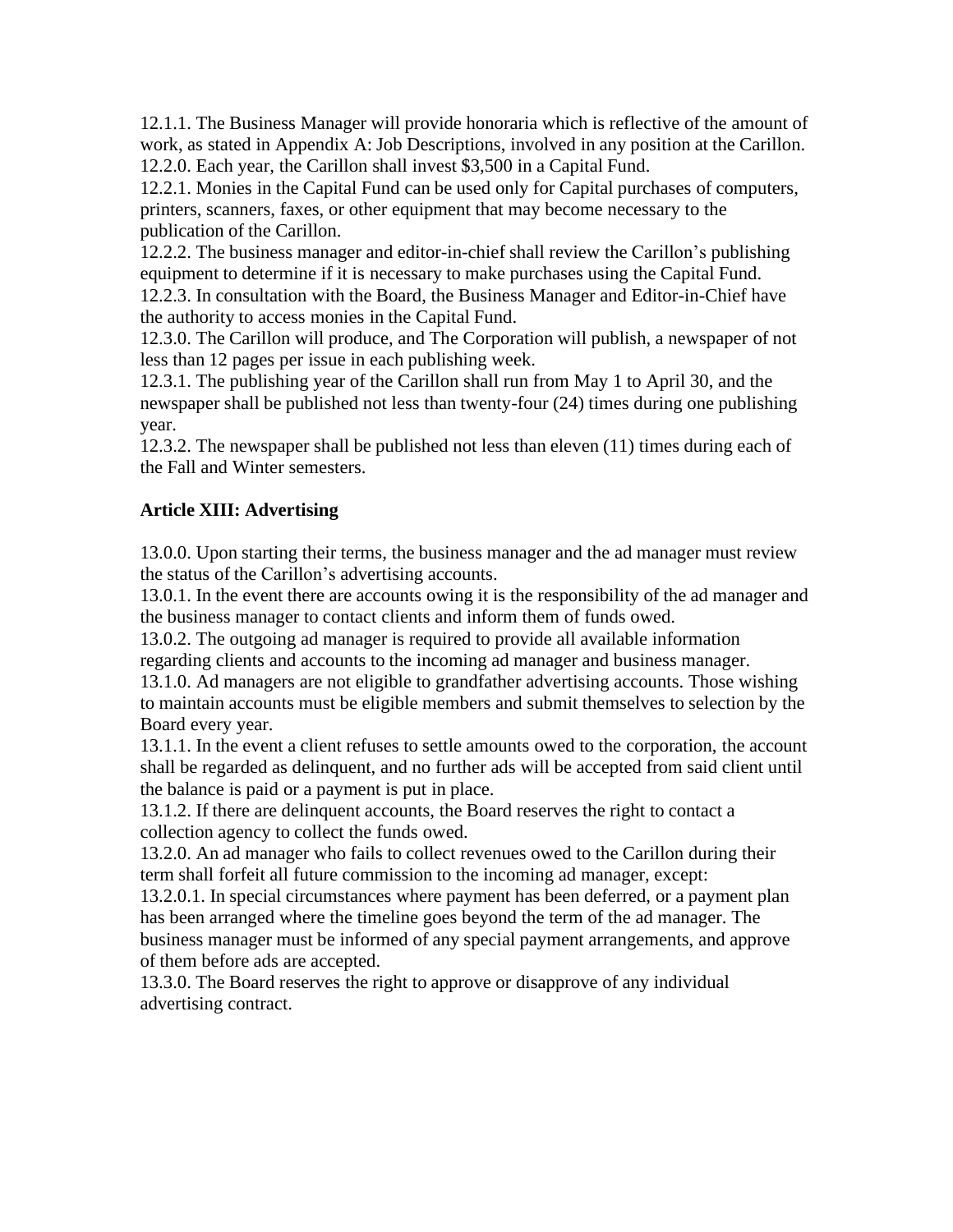## **Article XIV: Conduct**

14.0.0 All employees and Directors of the board are thought to be representing the Carillon from the moment of their employment.

14.1.0. All employees and Directors of the board shall be held accountable to the Carillon Code of Conduct and the Carillon Social Media Policy throughout the length of their tenure.

14.1.1 The Carillon Code of Conduct and the Carillon Social Media Policy shall be added to the constitution as an appendix.

14.1.2 Any changes to either the Carillon Code of Conduct or the Carillon Social Media Policy will require a <sup>2</sup>/<sub>3</sub> majority vote by the Board of Directors.

14.2.0. In an instance where a member fails to comply with either the Carillon Code of Conduct or the Carillon Social Media Policy, the editor-in-chief and the Board of Directors will follow the outlined HR policies.

## **Article XV: Annual General Meeting**

15.0.0 Forty (40) members must be in attendance to have quorum.

15.1.0 Any general member may submit a proposition at an AGM.

15.2.0 The corporation's constitution, bylaws, and relevant financials shall be posted online for at least one month of uninterrupted time in advance of the AGM.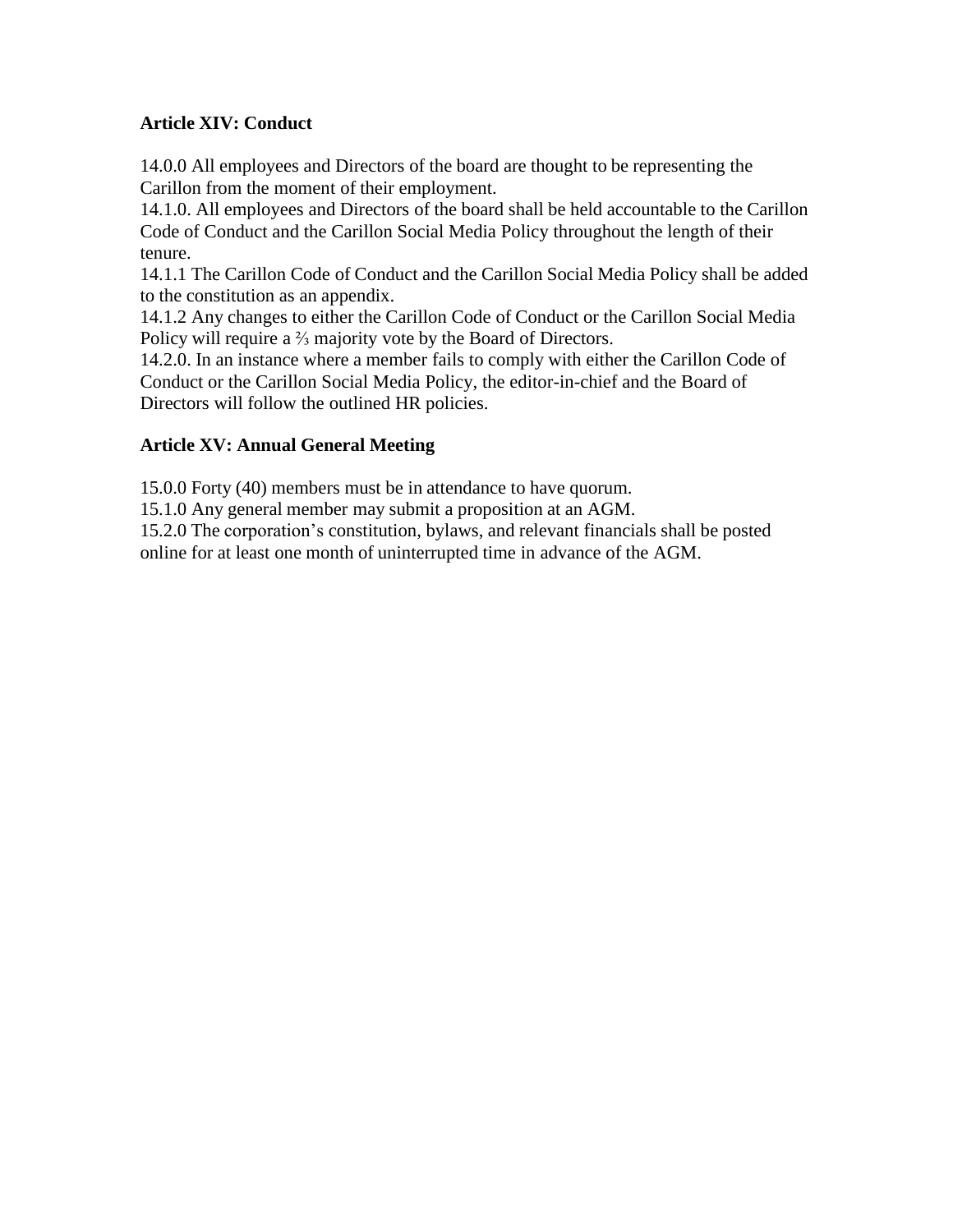## **Appendix:**

## **Job Descriptions:**

**Editor-In-Chief:** The Editor-In-Chief is in charge of all editorial decision, and the creative direction of the *Carillon* newspaper. Week-to-week responsibilities include the secondary and final edits of all issues, sending out the pitch list, and managing the editorial board. In addition to this, the Editor-In-Chief maintains a seat on the Board of Directors, representing the editorial board.

**Executive Director:** The Executive Director oversees day-to-day business functions of the *Carillon* ranging from finances, human resources, operations and marketing. As well, one works to maintain non-for-profit corporation status as well as working with the board.

**Production Manager:** The production manager at the *Carillon* handles the entire layout of the paper. This person is in charge of placing all the content - text and photos - into the newspaper using Id Design and then submitting it to the press once it is complete. This position requires a lot of patience, tolerance, creativity, and problem-solving skills.

**News Editor:** The News Editor is responsible for the maintaining and upkeep of the news section. Duties include finding stories for each week's pitch list, finding contributors for the section, helping the news writer follow up on stories, and editing the section on production night. It is imperative to be objective and remain so throughout the section. Failure to make sure that the stories in this section are verifiable and true could result in a lawsuit or worse.

**Arts and Culture Editor:** The Arts and Culture Editor is responsible for overseeing the development of said section, insuring equal coverage of musical, artistic, and otherwise cultural community-wide events and stories as reported by University of Regina students. Likewise, the A&C editor is responsible for the upkeep and promotion of A Space of Their Own, a section dedicated to the creative writing and visual art of women, people of colour, LGBT community members, and disabled individuals.

**Sports Editor:** The sports editor is responsible for their section, that being a minimum of four pages, to coordinate and recruit contributors and writers, to facilitate the graphics editor's acquisition of images for each of the articles and to coordinate with other members of the editorial staff as needed. Necessary skills required include: good time management, solid understanding of English language composition, good editing skills, good communication skills

**Op-Ed Editor:** The Op-Ed Editor is responsible for analyzing and quantifying local, political, and world events so that they may be presented in a comprehensive pitch list. These "pitches" are then distributed to a list of student contributors, who then submit 500-750 word written pieces to be edited by the editor. During this time, the editor must also write their own article based on the pitches provided. On production night, the editor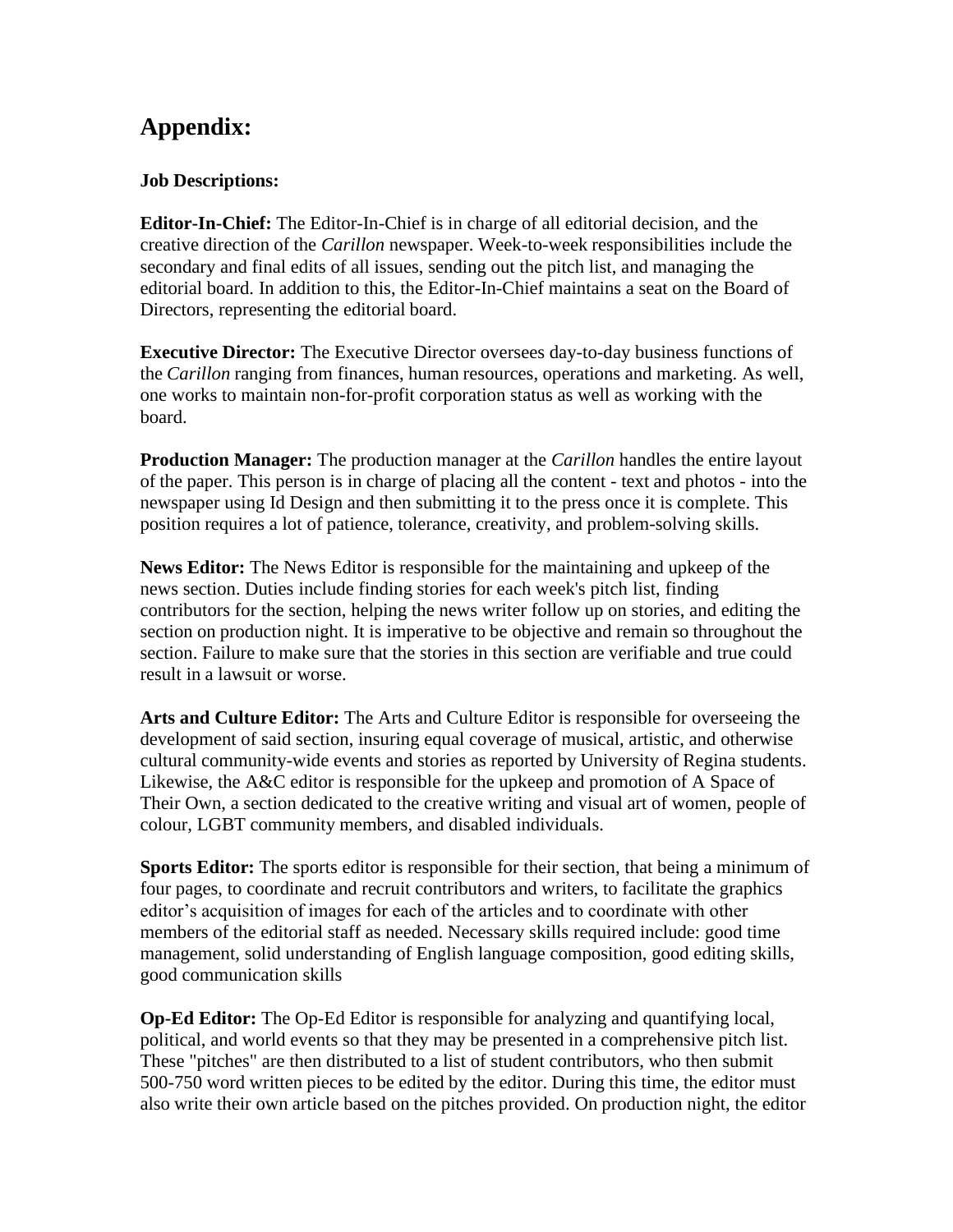compiles all of the submitted pieces, included their own, while choosing appropriate images, queuing them for online publication, and engaging in discussion to better their contribution.

**Graphics Editor:** The Graphics Editor is responsible for the visual look of each issue. She/he takes care that every article has a photo/graphic design that goes with the content of the article. It is the Graphics Editor's responsibility to make sure that The Carillon has the rights to use the photos that are published in the paper. It is strongly recommended that the Graphics Editor produces as much of his/her own content to each issue. This means taking photographs and designing graphics. The Graphics Editor is also responsible for the cover and Graphics pages of every issue. This position requires creative thinking and technical skills (Adobe Photoshop and Illustrator).

**Multimedia Editor:** The Multimedia Editor is required to supply and edit content. The job also requires the editor to know how to use the equipment provided by The Carillon and to record quality audio and video. Multimedia Editor must also know how to use editing systems such as Adobe Premier Pro, Garage band, or other forms of software that is used for editing

**Technical Editor:** The Technical Editor's duties will include maintaining and updating the website, consolidating social media account into one or two per platform, regularly updating office computers and other devices with needed updates, maintaining office equipment, and working with the multimedia and section editors to resolves issues they have with tech in a timely manner.

**Advertising Manager:** The Advertising Manager is responsible for selling advertising space- aiming to generate revenue for The Carillon. Weekly responsibilities include contacting new and existing advertising clients, creating ad rates according to ad size and design, submitting ad artwork to the Production Manager, invoicing clients, and keeping track of accounts.

**Distribution Manager:** The distribution manager is tasked with gathering the issues of the Carillon and dispersing them to the locations across campus the day they are received, usually Thursday. In addition the distribution manager is required to keep track of the performance of the various stands and approach local businesses to help distribute the *Carillon.*

**Copy Editor:** The copy editor is responsible for ensuring newspaper is edited for spelling, grammatical, and composition. Weekly responsibilities include secondary editing after section editors; correcting any grammar, spelling, and punctuation errors; confirming hyphenation, capitalization, and formatting is consistent with CP and Carillon styles; and providing feedback and coaching to section editors regarding grammar, composition, and style inconsistencies.